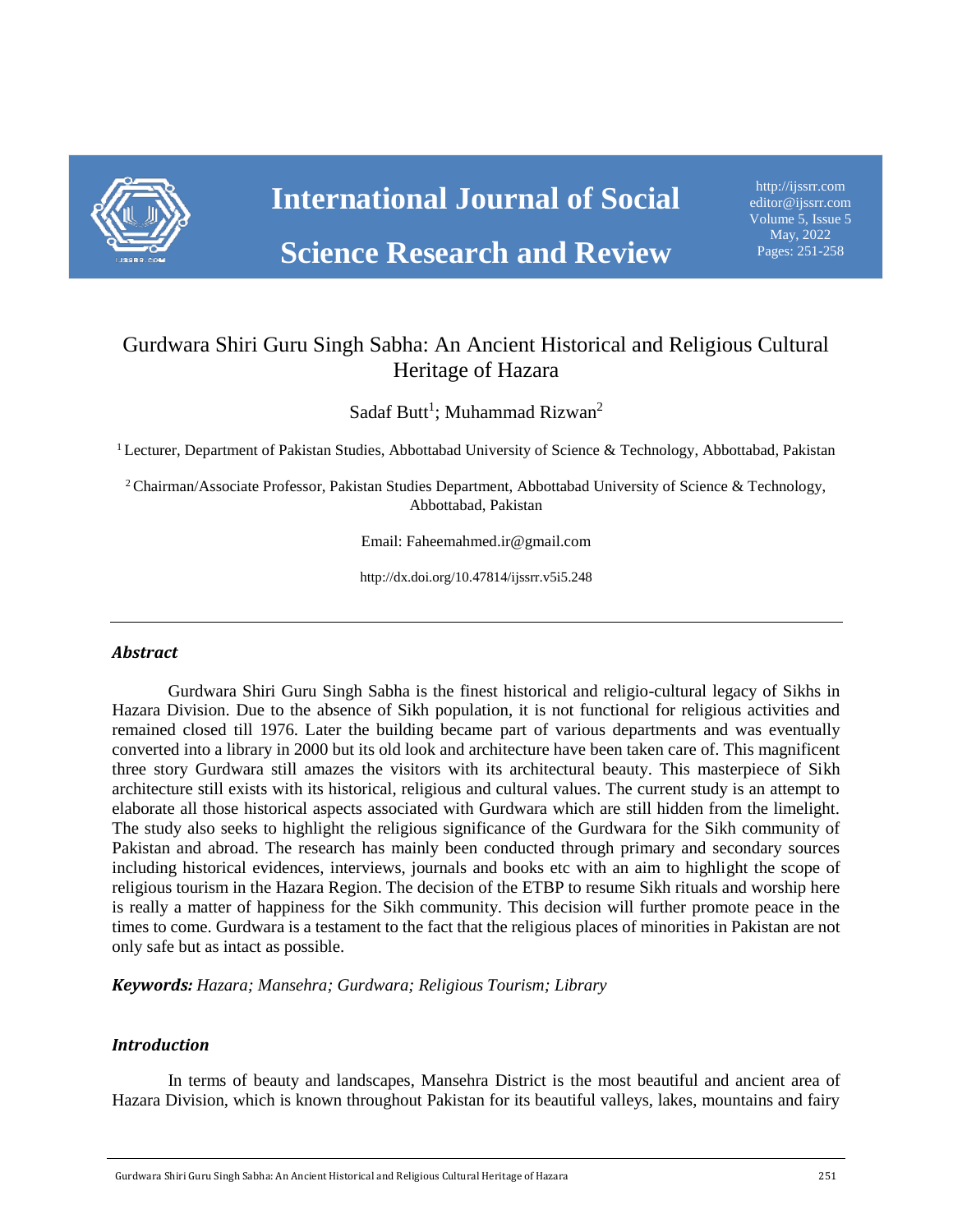

meadows. The presence of Karakoram Highway and Hazara Motorway has made access to this area even easier. The city of Mansehra founded by Sardar Maan Singh, has a rich view of nature, between the beautiful and dense mountains there are many valleys which are like paradise in terms of beauty. Dadar, Jabori, Siran, Shinkiyari, Balakot, Kaghan, Shogran, Naran, Chattarplain are immensely popular in Pakistan and abroad due to its natural beauty. Land of Mansehra is a paradise of lakes, millions of tourists come here to see Saiful-Malook, Lulusar, Dudipatsar and Anso lakes every year. Apart from its natural attractions, its religious and cultural heritage has also a magnetic attraction for tourists.**<sup>1</sup>** Hazara's only Shawala Chitti Ghatti is located in the beautiful valley of Mansehra, where all religious festivals and ceremonies are celebrated. The Shawala is guarding 3000 years old Shiv Lingham, as well as numerous ancient statues. There is also an ancient Buddhist monument in Ashoka Park in the same city, Rocks from the time of Ashoka, the most popular king of the Mauryan dynasty are still present in the park. Engraved with Buddhist scriptures, these stones are reminiscent of Buddhism in Mansehra.**<sup>2</sup>** Thousands of years old these cultural and religious heritages are enhancing the beauty of Mansehra.

The city Mansehra inhabited by Sardar Maan Singh is the cradle of ancient and historical Ghandhara Civilidation, representing Buddhist, Hindus and Sikhs ancient religious heritages. Innumerable Cultural and religious heritage scattered here reminds the time of Alexander the Great, Ashoka, Tuks, Siks and British Raj.**<sup>3</sup>** One of these centuries old cultural heritage is the Gurdwara Shiri Guru Singh Sabha, its historical significance and architecture fascinates the viewers. This building is one of the best monuments of the Sikh community in Hazara and a master piece of Sikh architecture. This Gurdwara, which was established during British Raj. Is a symbol of the last Sikh community living in Mansehra. Unwillingly, they bid farewell to the region on the partition of India and migrated. The Sikh community is not living in Mansehra, due to which this historic Gurdwara was turned into a library two decades ago, so that this beautiful building is open for visitor and its regular maintenance could be made possible. A religious and cultural symbol of the Sikhs, this gurdwara is not only highlighting the historical significance of the area but can also play an important role in enhancing the religious tourism in the days to come.

## **Historical Location and Status of Gurdwara**

This historic Gurdwara was built by Sardar Gopal Singh Sethi who belonged to Khazro (Punjab). Due to his fine character and benign personality, he had a very good reputation. He visited Mansehra several times and during his stay he built this beautiful Gurdwara in 1936 keeping in view the religious need of the Sikhs community of the area. The complete date of the foundation stone is written on the plaque in the Gurdwara which is 5<sup>th</sup> September 1937.<sup>4</sup> In the history of Sikhism, every Gurdwara is associated with the name of some Sikh Guru, according to old records Gurdwara and Dharamshala were considered as one. Dharamshala is basically the building where people belonging to the Sikh religion come to eat, drink and spend the night, while a Gurdwara is a religious place where Guru Granth Sahib is kept, men and women belonging to the Sikh religion come here and worship according to their beliefs and traditions.**<sup>5</sup>**

500 small and large Gurdwaras in Pakistan carry with them memories of the glorious past, Gurdwara Shiri Guru Singh Sabha used to hold religious ceremonies according to the Sikh beliefs till 1947, but due to the migration of Sikhs from Mansehra after the partition of India. When no Sikhs remained here so the Gurdwara remained closed completely till 1976. In 1976, this historical and religious heritage handed over to the police department and a police station was established in it.**<sup>6</sup>** This historic building was converted into a municipal library in 1999 and opened to the public in August 2000 and now it is called Municipal Library.**<sup>7</sup>** Access to this historic place is very easy. To the valley of Mansehra, this is 160 km away from the Federal Capital Islamabad. After Karakoram Highway N-35, now Hazara Motorway M-15 has made the journey from Islamabad to Mansehra even less and more comfortable.**<sup>8</sup>** The Mansehra Valley at the junctions of M-15 and N-35 is also the gateway to Gilgit-Baltistan, from where the Chinese border can easily be reached. There is also a road from Mansehra to Muzafarabad, a capital city of Azad Jammu and Kashmir. Located in the 19<sup>th</sup> century Sikh Garrison Town, this Gurdwara is located on Kashmir road in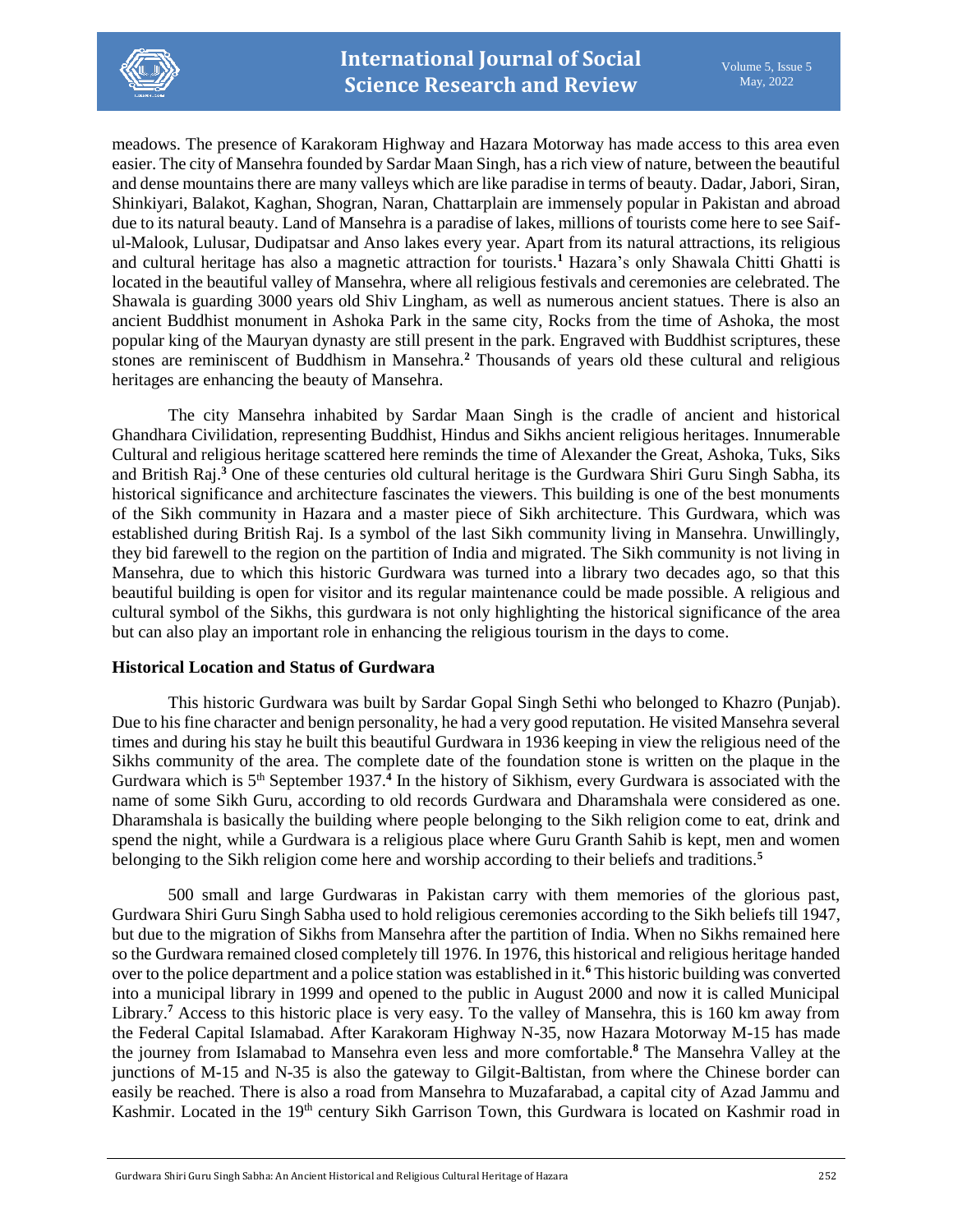

Mansehra city. From small and large shops, surrounded by this three storied Gurdwara still captivates the viewers with its beauty at first sight.**<sup>9</sup>**

### **Exterior Structure of the Gurdwara**

Gurdwara Shiri Guru Singh Sabha is a masterpiece of Sikh architecture that mesmerizes the viewers with its magical beauty. This magnificent building is made of solid bricks. This rectangular shaped building is 63 feet long and 32 feet wide, the lower part of the corridor is made of marble while the four strong upper pillars support the second and third floors. The name of the Gurdwara is inscribed on the main entrancein Arabic, Gurkhmukhi and Roman scripts, strong wooden skylights above the door add to its splendour. The main entrance opens onto the largest hall of the Gurdwara, which is decorated with white marbles and it is a pure masterpiece of Sikh architecture.**<sup>10</sup>**



"It is a style of architecture that is characterized with values of progressiveness, exquisite complexity and logical flowing lines. It is constantly evolving into many new develop branches with new contemporary styles. Although Sikh architecture was initially developed with Sikhism, its style is used in many non-religious building due to its beauty. About 300 years ago, Sikh architecture was distinguished for its many curves and straight lines, Shiri Panja Sahib and Golden Temple are prime examples in history of a Gurdwara"**. 11**



There are pillars on the second floor of the Gurdwara Shiri Guru Singh Sabha with marvellous designs; three chambers are present in the middle of the pillars with beautiful carvings and floral designs. The front part of the building is full of Sikh paintings and drawings; it has a strong beam on the third floor with a crowned pedestal, which is decorated by lotus flower petals. The balconied of the three floors of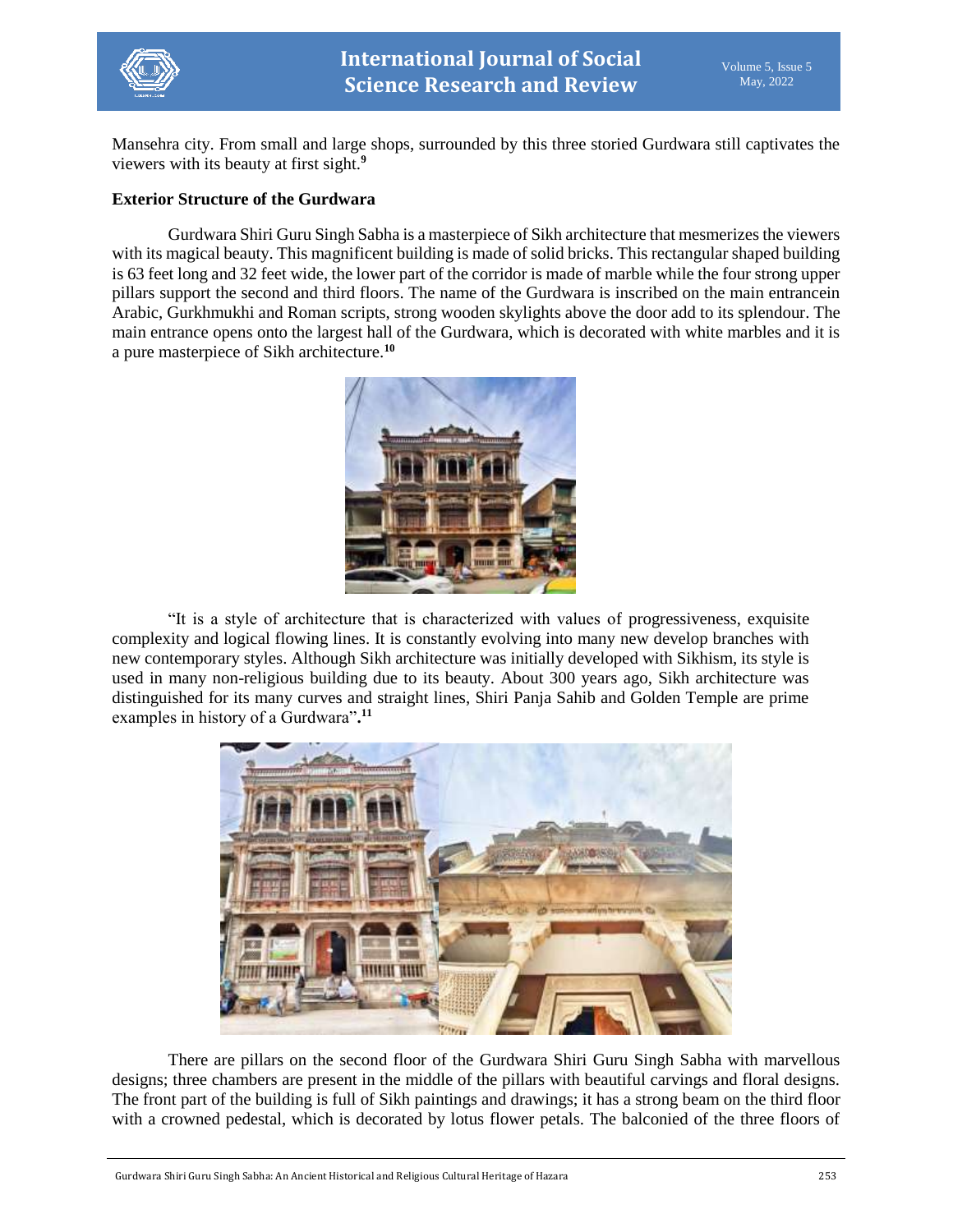

Gurdwara are identical which looks very enchanting. Pillars, beams, doors and skylights are made of a mixture of cement; iron and wood are providing immense support to this historical building.**<sup>12</sup>**

#### **The Interior Structure of the Gurdwara**

A rectangular corridor runs from the main entrance of the Gurdwara to the first floor and it goes up the stairs to the second floor. Every door in the Gurdwara is made of and decorated by Cedar wood. Underground water tank is available on the ground floor; it also has a courtyard that is relatively small but decorated with white marbles. Exquisite murals on the walls are a symbol of fine Sikh architecture; four small pillars are present in Durbar Hall with information about the building in Gurukhmukhi script. There are small canopies over the pillars and the corners of each canopy are decorated with golden colour. The floor of the building is also smooth and strong.**<sup>13</sup>**

"Tiles are used in the pavement of the floor; size and design of the floor are very balance, colourful and smooth. Currently floor looks disturbed by the later instalments of the stones, red tiles are used on the borders while white and black marbles are also used on the floor".**<sup>14</sup>**



There are beautiful chandeliers on the roof of the first two floors of the Gurdwara, largest in the centre, while relatively small chandeliers are hanging from the ceiling. Bronze lanterns are also adding into the beauty of Gurdwara, stairs go up on both sides to reach the third floor of the Gurdwara. On the third floor there is a hall room with a spacious courtyard, now newspapers are kept in this room. This floor is quite different from others because its floor is made of bricks and its ceiling is made by wood and tin sheets, four chimneys are facing the sky from these tin sheets. There is also a staircase on this floor to climb the roof tin sheets, these stairs are comparatively strong and made of bricks and cement. There is also an ancient temple on the east side of the Gurdwara which is in a very poor condition.**<sup>15</sup>**

There are about 14 paintings on the first and second floors, which are inscribes on the pillars, beams and small ceilings. Each painting is a masterpiece of fine arts, excellent dark colours are used in the making of these marvellous paintings and each picture reflects an instructive story.**16**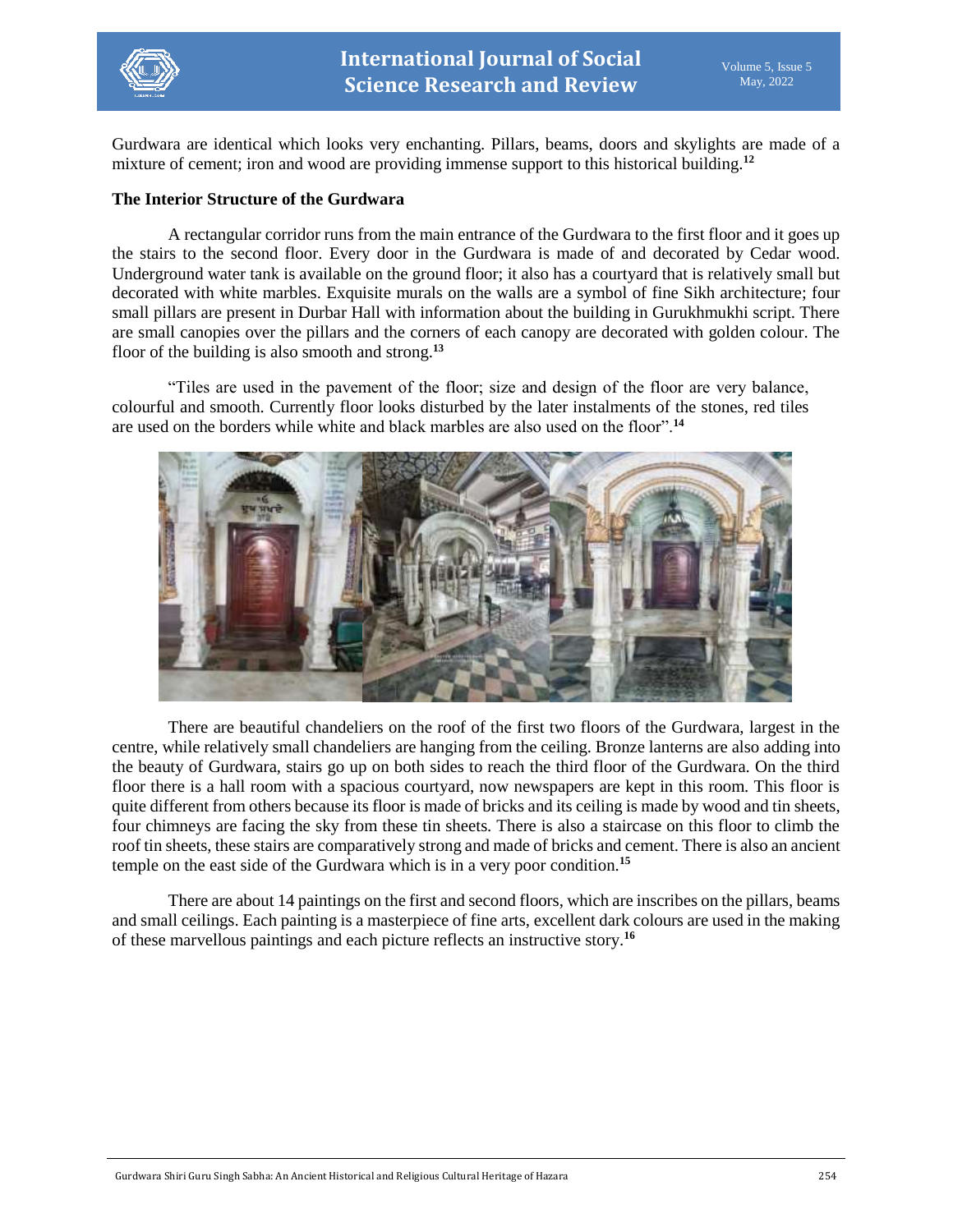

**International Journal of Social Science Research and Review**



"Pillars and beams in the second story bear extremely beautiful mediation, edges and motives are made of relief golden stucco while multicolour background is provided, beautiful bronze medals are also inscribed on the pillars and beams of the Gurdwara".**<sup>17</sup>**



Now the Gurdwara had become a library, there are numerous bookshelves on the first two floors, comprised upon almost ten thousand books. At present many chairs are placed around large tables so that visitors can sit back and study.

## **Current State of Gurdwara**

Gurdwara Shiri Guru Singh Sabha is a testament to the three decades of Sikh rule in Hazara, although this historic and religious building was built during the British Raj but is the reminiscent of the local Sikh population, who once lived in this area. The Gurdwara, made of bricks, marbles and wood had to undergo considerable renovations to fit into the library. The decision to turn this historic building into a library was taken in 1999, and after the renovation work was completed, it was opened to the public in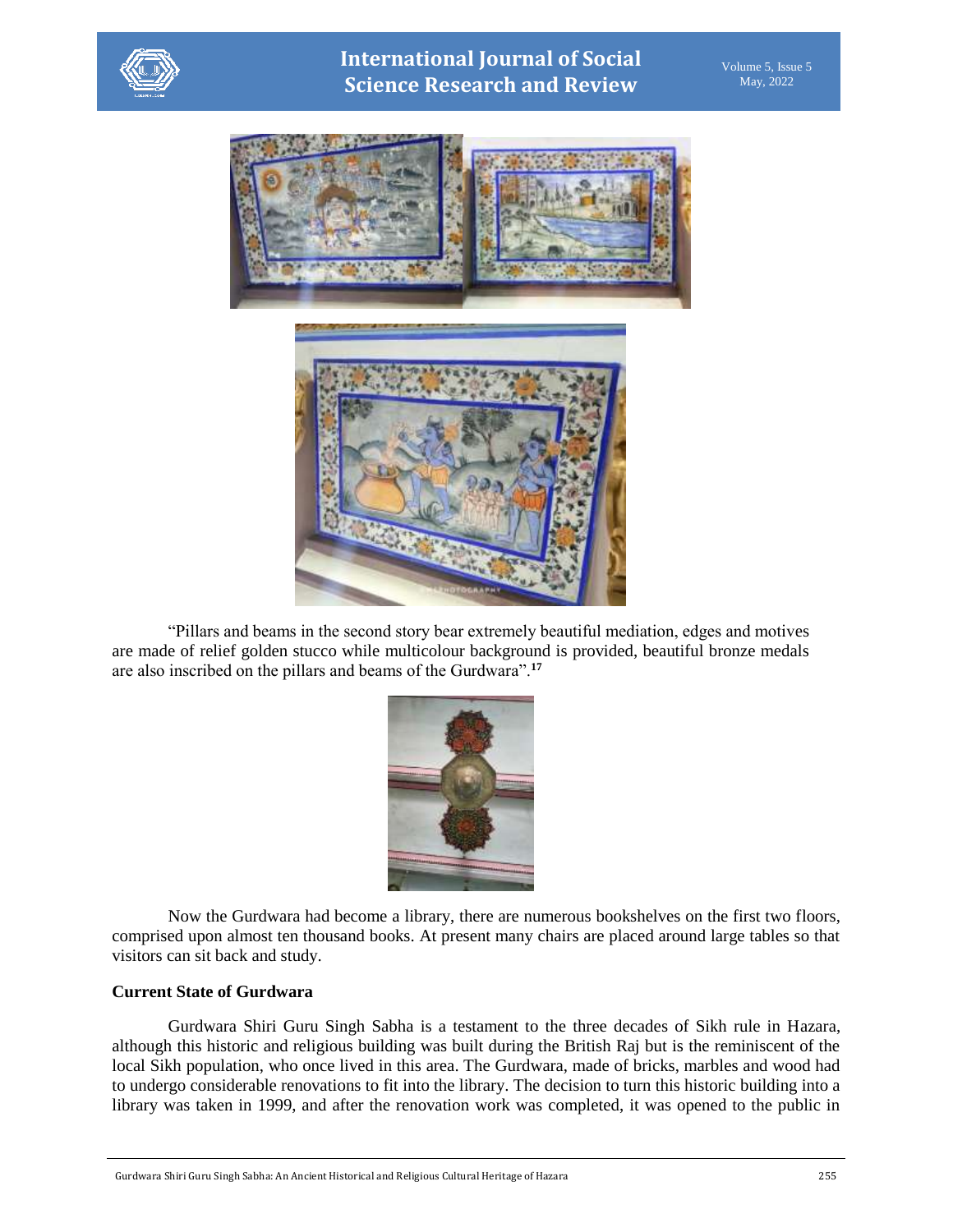

August 2000. Library membership is free for everyone, special and general and is open to all days except Friday. The library opens daily in two shifts, the first shift from eight to one in the morning and the second shift from three in the afternoon to eight at night.**<sup>18</sup>**



A large number of students come to this library to quench their thirst for knowledge; in addition, old people also come here daily to read newspapers. An estimated fifty to sixty people, including men, women, the elderly people, and students from all walks of life visit the library daily. On a daily basis, there are 14 different types of Urdu and English newspapers which are placed in the archives on the third floor the next day. Adorned with ten thousand books, this library is an attraction for people of all ages who love books. Most of the books here are based on topics related to Islam, Economics, Politics, Medical, Engineering, Computer, History, Mathematics, Language and Literature.**<sup>19</sup>** A Sikh pilgrim visiting Mansehra presented a tribute for this literary converted Gurdwara in such words:

"Though this historic Gurdwara is converted into library but it is maintained and preserved. Sikh community is not here but their asset is still representing them in the beautiful valley of Mansehra".**<sup>20</sup>**

Evacuee Trust Property Board (ETPB) has recently decided that this historic Gurdwara of Mansehra will be reopened as a place of worship for Hazara and Sikh pilgrims from all over Pakistan, so that they could perform religious duties in this religious place according to their beliefs. This is fascinating because there is currently no functional Gurdwara is present in Hazara for Sikh worship. It is also worth noting that Shiri Guru Granath Sahib has not been placed here since the partition of India but the palanquin on which Guru Granath Sahib is placed is still present in the Gurdwara. The return of Gurdwara to its religious state is very worth noting. Author of two interesting books Amardeep Singh describes in such words:

"Using the Gurdwara building as library was also a fine example of heritage building put to good use because it has helped in the preservation of the beautiful structure. It shows that if there is will, even abandoned Gurdwara buildings can be maintained if used for constructive purposes and betterment of mankind".**<sup>21</sup>**

The local administration will soon transfer the library to a suitable building and hand over the historic Gurdwara to ETPB.

"The Gurdwara presently owned by the provincial government, however after accepting the stance of the ETPB the government had decided to hand over the possession of Gurdwara Shiri Guru Singh Sabha to the board, which will work on its restoration and will later open it as a place of worship of the Sikh community".**<sup>22</sup>**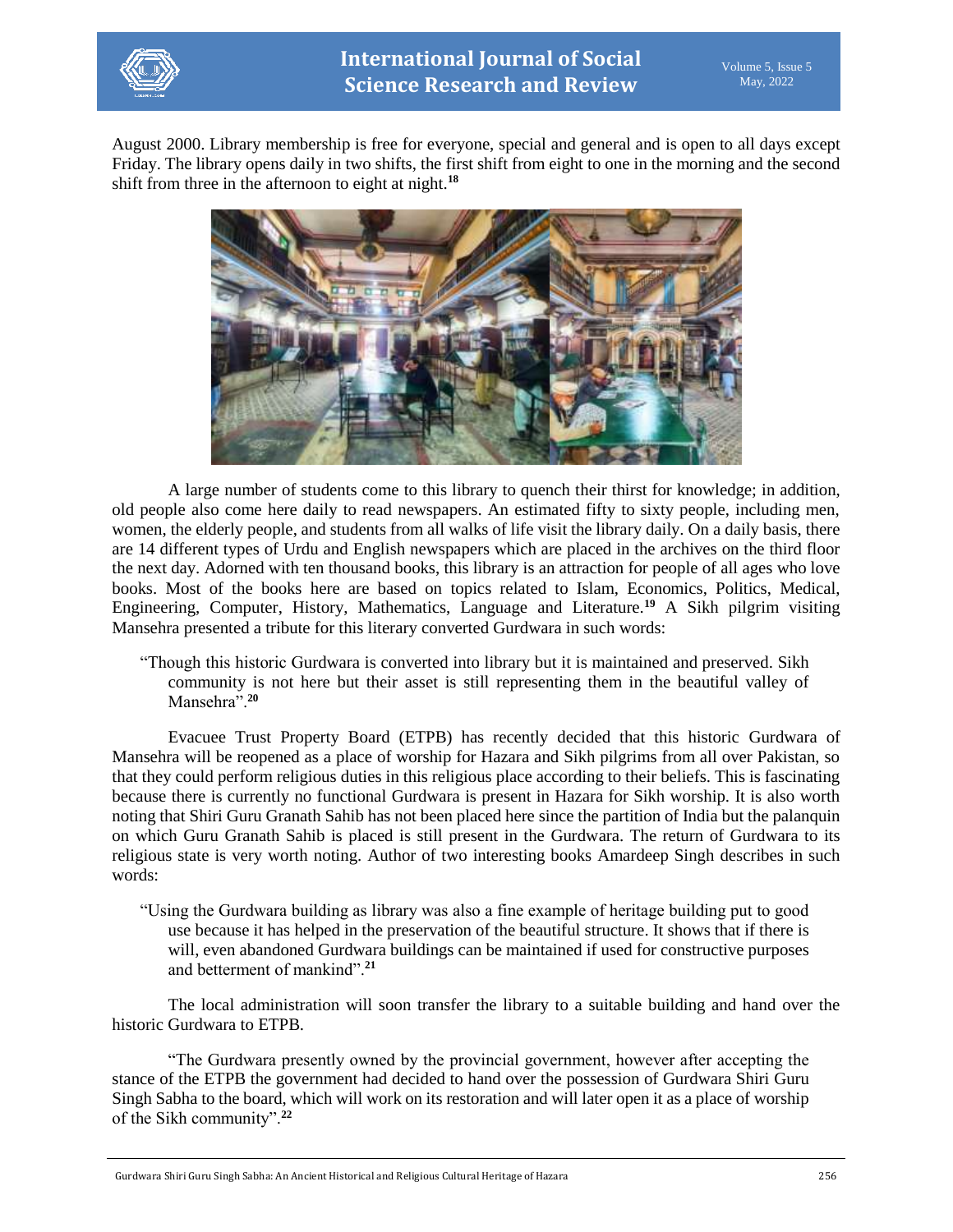

## **Role in Religious Culture**

Gurdwara Shiri Guru Singh Sabha is an important landmark of Sikh culture and history in Hazara. This historic building is extremely attractive for tourists, especially Sikh pilgrims from Pakistan and India can visit this historic place to learn about their glorious past and history while followers from other religion can also come here to see the finest Sikh architecture.

"Sikh architecture is characterised with values of progressiveness exquisite, complexity and logical lowering lines. Although it was initially developed with Sikhism, its style is used in many nonreligious building. Sikh architecture is flourished in Pakistan during Sikh period, Sikh styles of samdhi's of Emperor Maharaja Ranjeet Singh, Punja Sahib Gurdwara, Smadhi of Guru Nanak Kartarpur are some important examples".**<sup>23</sup>**

Valley of Mansehra is a paradise for tourists and also an important centre for religious and cultural tourism. It is full of many sacred places for the followers of Buddhism, Hinduism and Sikhism.**<sup>24</sup>** In future, this Gudwara will be the identity of Mansehra and will also play an important role in the promotion of cultural and religious tourism in the region.

#### *Conclusion*

The beautiful valley of Mansehra still holds the history and heritage of Sikh Raj, apart from it, the colours of Buddism and Hinduism can still be seen and feel in the area. The Gurdwara Shiri Guru Singh Sabha is a holy place of Sikhs in Mansehra which is a testament of the Sikh architecture. It is not only a religious site for Sikh worship as well as a beautiful historical and cultural heritage. Established during the British Raj in 1937, this Gurdwara is reminiscent of Sikhs in Hazara, it still exists today with the same splendour with which it was built. Due to the migration of Sikh population after the formation of Pakistan, this historic building remained closed till 1976. After being used as a police station for some time, it was decided to turn it into a library. Every possible effort was made to maintain its grandeur by establishing a library here in the year of 2000. The Gurdwara known as the Municipal Library has recently received an honorary decision from ETPB, in the near future; this Gurdwara will be used again as a place of worship for Sikhs. The present research seeks to bring to light all the hidden historical aspects of the Gurdwara, soon the existing library will be relocated another suitable building and the real shine and glory of Gurdwara will be revived. Pakistan has a large Sikh population especially in the cities of Peshawar and Hasanabdal, who can revive their religious traditions by visiting this historic Gurdwara. Sikh pilgrims from abroad can also play an important role in promoting religious tourism in Hazara. This Gurdwara is an unforgettable truth of Sikh rule, and the history of Pakistan is incomplete without discussing Sikh Raj.

## *References*

- 1. Muhammad Rizwan & Sadaf Butt, *Shawala Chitti Ghatti Mansehra: An Ancient Historical and Cultural Heritage of Mansehra* (Islamabad: Majla Tareek-o-Saqafat, Jan to June 2020), pp. 200-202.
- 2. Muhammad Rizwan & Sadaf Butt, *An Overview of Sikh Raj in Hazara* (Islamabad: Majla Tareek-o-Saqafat, Jan to June 2020), p. 72.
- 3. A. Cunningham Corpus, *Inscriptionum Indicarum, Inscription of Ashoka*, Vol. 1 (Calcutta: Government of India Press, 1877), p. 272.
- 4. *Daily Aaaj*, September 21, 2009.